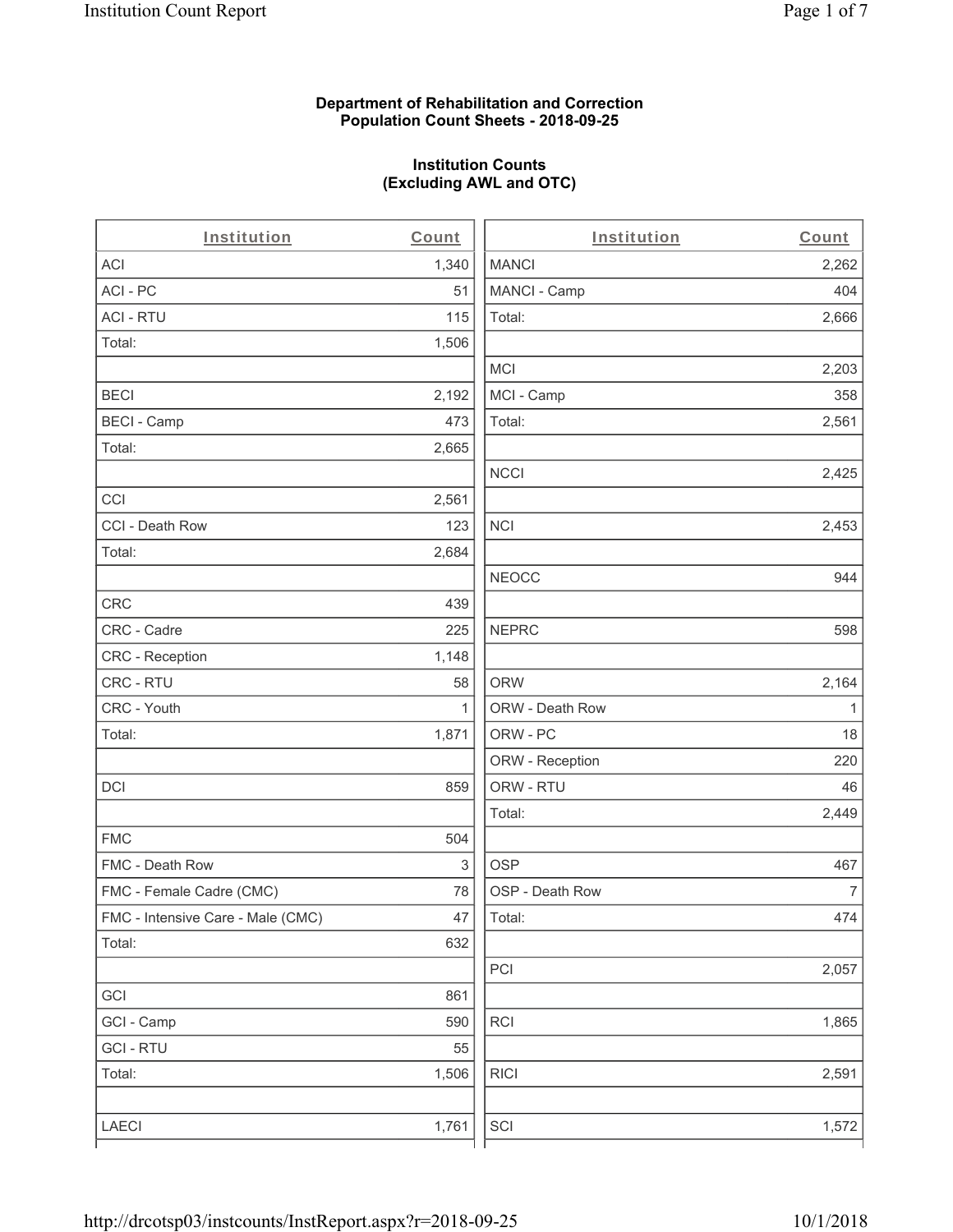| <b>LECI</b>              | 2,211 | <b>SOCF</b>      | 1,262                              |
|--------------------------|-------|------------------|------------------------------------|
| LECI - Camp              | 168   | SOCF - RTU       | 74                                 |
| Total:                   | 2,379 | Total:           | 1,336                              |
|                          |       |                  |                                    |
| LOCI                     | 2,269 | <b>TCI</b>       | 929                                |
|                          |       | TCI - Camp       | 444                                |
| LORCI                    | 256   | Total:           | 1,373                              |
| <b>LORCI - Cadre</b>     | 127   |                  |                                    |
| <b>LORCI - Reception</b> | 964   | <b>TOCI</b>      | 757                                |
| Total:                   | 1,347 | <b>TOCI - PC</b> | 95                                 |
|                          |       | Total:           | 852                                |
| <b>MACI</b>              | 959   |                  |                                    |
| MACI - Minimum           | 1,232 | <b>WCI</b>       | 1,340                              |
| Total:                   | 2,191 | WCI - RTU        | 34                                 |
|                          |       | Total:           | 1,374                              |
|                          |       |                  |                                    |
|                          |       |                  | <b>Total Population:</b><br>49,260 |

\* The Total Population includes 30 Offenders with Reason Codes 30 & 31. \*\* The Total Population includes 37 Offenders with Reason Code 0A.

### **Male Population by Security Level (Include AWL and Exclude OTC)**

| Security Level         |                   | <b>Body</b> | <b>AWL</b> | $(-\text{OTC})$ | Total  |
|------------------------|-------------------|-------------|------------|-----------------|--------|
| Total Level 5          |                   | 108         | 2          | 2               | 108    |
| Total Level 4          |                   | 2,738       | 30         | 26              | 2,742  |
| Total Level 3          |                   | 11,817      | 146        | 127             | 11,836 |
| Total Level 2          |                   | 16,023      | 220        | 159             | 16,084 |
| Total Level 1          |                   | 14,359      | 164        | 101             | 14,422 |
| <b>Total Death Row</b> |                   | 135         |            |                 | 135    |
|                        | <b>Total Male</b> | 45,180      | 563        | 416             | 45,327 |

#### **Female Population by Institution (Include AWL and Exclude OTC)**

| Institution              | Bodv  | AWL |    | ⊺ota  |
|--------------------------|-------|-----|----|-------|
| DCI                      | 859   |     |    | 859   |
| <b>FMC</b>               | 20    |     |    | 20    |
| FMC - Female Cadre (CMC) | 78    |     |    | 78    |
| <b>NEPRC</b>             | 598   | 14  | ◠  | 610   |
| <b>ORW</b>               | 2,163 | 43  | 30 | 2,176 |
|                          |       |     |    |       |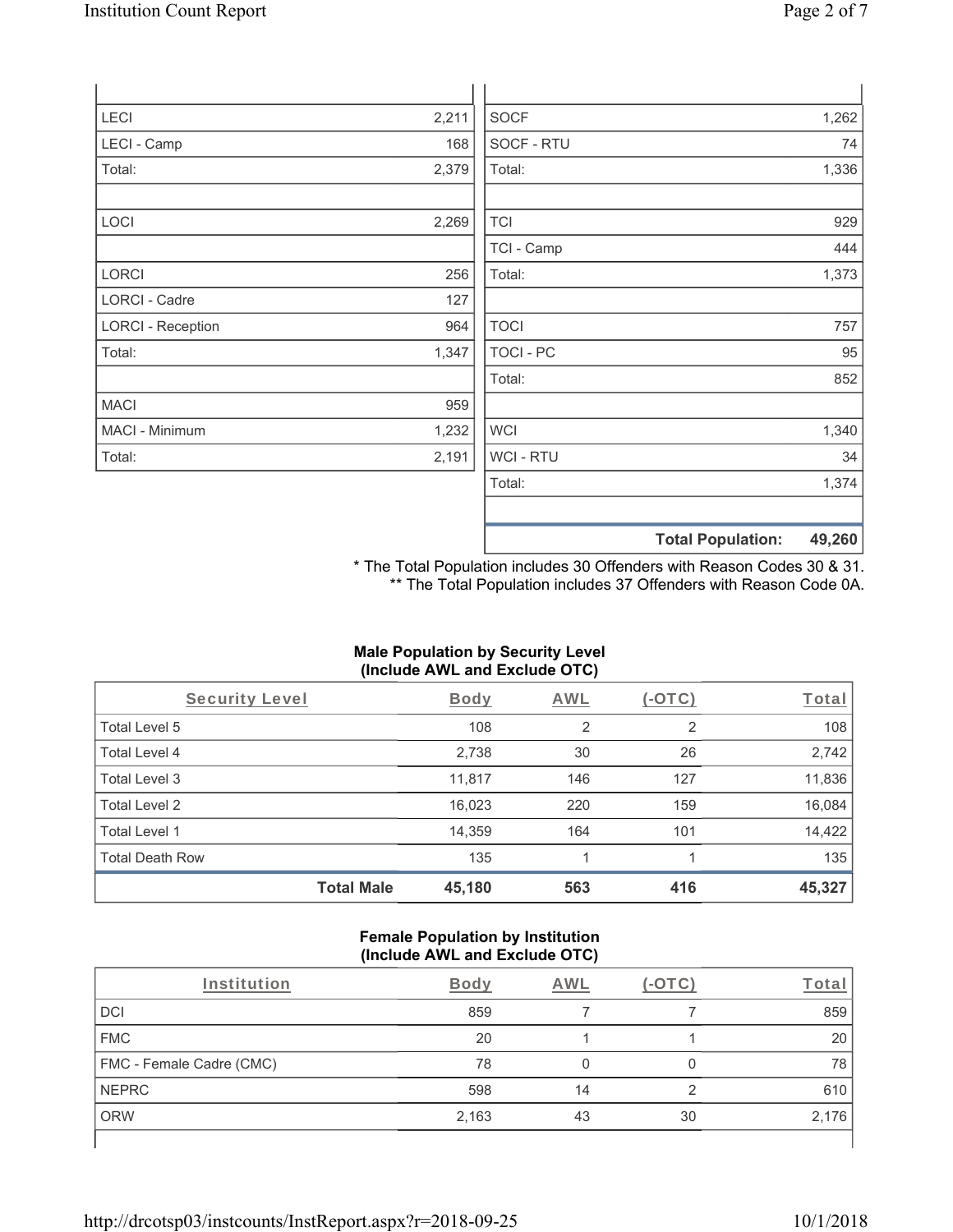| ORW - Death Row        |                          |        | 0   |     |        |
|------------------------|--------------------------|--------|-----|-----|--------|
| ORW - PC               |                          | 18     | 0   |     | 18     |
| <b>ORW</b> - Reception |                          | 220    | Δ   |     | 221    |
| <b>ORW - RTU</b>       |                          | 46     | 0   |     | 46     |
|                        | <b>Total Female</b>      | 4,003  | 69  | 43  | 4,029  |
|                        | <b>Total Population:</b> | 49,183 | 632 | 459 | 49,356 |

### **Male Population by Institution: Security Level 5 (Include AWL and Exclude OTC)**

|              | Institution          | Body          | <b>AWL</b>   | $(-OTC)$    | Total          |
|--------------|----------------------|---------------|--------------|-------------|----------------|
| <b>ACI</b>   |                      |               | 0            | $\mathbf 0$ |                |
| <b>FMC</b>   |                      |               | $\mathbf 0$  | 0           |                |
| <b>LECI</b>  |                      | 4             | 0            | 0           | 4              |
| <b>MACI</b>  |                      | 2             | $\mathbf 0$  | $\Omega$    | $\overline{2}$ |
| <b>MANCI</b> |                      | 5             | $\Omega$     | $\Omega$    | 5              |
| <b>OSP</b>   |                      | 39            | 4            |             | 39             |
| <b>RCI</b>   |                      |               | 0            | $\Omega$    |                |
| SOCF         |                      | 47            |              |             | 47             |
| <b>TOCI</b>  |                      | 6             | 0            | 0           | $6\,$          |
| <b>WCI</b>   |                      | $\mathcal{P}$ | $\Omega$     | $\Omega$    | 2              |
|              | <b>Total Level 5</b> | 108           | $\mathbf{2}$ | 2           | 108            |

### **Male Population by Institution: Security Level 4 (Include AWL and Exclude OTC)**

| $\cdot$                           |                | ,              |                |                |
|-----------------------------------|----------------|----------------|----------------|----------------|
| Institution                       | <b>Body</b>    | <b>AWL</b>     | (OTC)          | Total          |
| <b>ACI</b>                        | 5              | $\mathbf 0$    | $\Omega$       | 5              |
| <b>BECI</b>                       | $\mathbf{0}$   |                |                | $\Omega$       |
| CCI                               | 2              | 0              | $\Omega$       | 2              |
| CRC                               | 33             |                |                | 33             |
| CRC - Reception                   | 14             | $\mathbf 0$    | $\Omega$       | 14             |
| CRC - RTU                         | 15             | 0              | $\Omega$       | 15             |
| <b>FMC</b>                        | $\overline{2}$ | $\mathbf 0$    | $\mathbf 0$    | $\overline{2}$ |
| FMC - Intensive Care - Male (CMC) | 1              | 0              | $\mathbf 0$    |                |
| GCI                               | $\overline{2}$ | 1              | $\mathbf 0$    | 3              |
| <b>LECI</b>                       | 32             | $\mathbf{0}$   | $\Omega$       | 32             |
| LOCI                              | $\mathbf 0$    | 5              | 5              | 0              |
| <b>LORCI</b>                      | 6              | $\overline{2}$ | $\overline{2}$ | 6              |
| LORCI - Cadre                     |                | $\mathbf 0$    | $\Omega$       |                |
|                                   |                |                |                |                |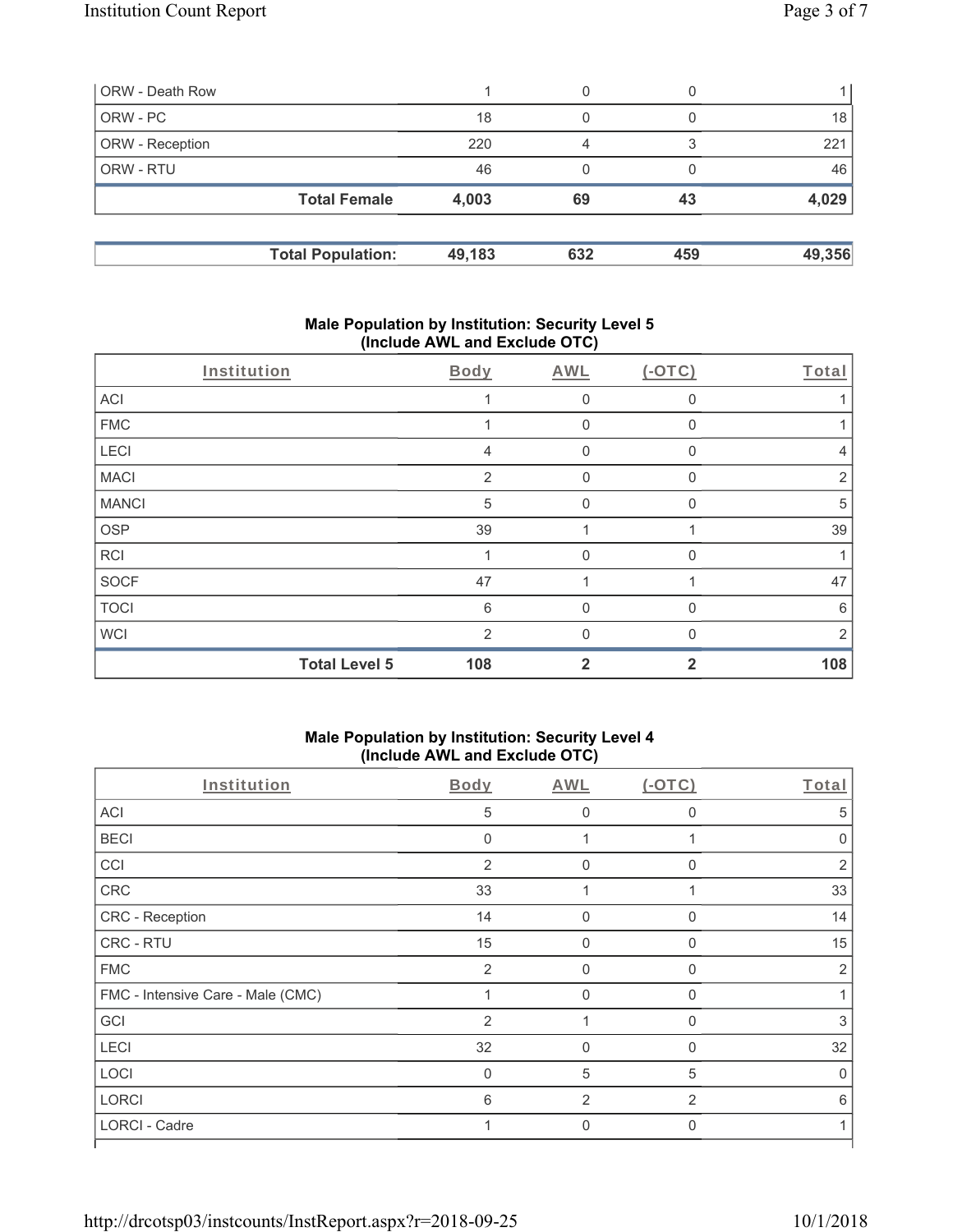| <b>LORCI - Reception</b> |                      | $\sqrt{5}$     | $\mathsf{O}\xspace$ | 0              | $\sqrt{5}$     |
|--------------------------|----------------------|----------------|---------------------|----------------|----------------|
| <b>MACI</b>              |                      | 65             | 1                   |                | 65             |
| <b>MANCI</b>             |                      | 42             | 1                   |                | 42             |
| MCI                      |                      | 1              | $\mathbf 0$         | 0              | 1              |
| <b>NCCI</b>              |                      | 1              | $\mathbf 0$         | $\mathbf 0$    | 1              |
| <b>NEOCC</b>             |                      | 17             | $\mathbf 0$         | $\mathbf 0$    | 17             |
| <b>OSP</b>               |                      | 397            | $\mathbf{1}$        | 1              | 397            |
| RCI                      |                      | 28             | $\mathbf{1}$        |                | 28             |
| <b>RICI</b>              |                      | $\overline{2}$ | $\boldsymbol{0}$    | 0              | $\overline{2}$ |
| SCI                      |                      | $\overline{4}$ | $\boldsymbol{0}$    | 0              | 4              |
| SOCF                     |                      | 1,202          | $\boldsymbol{9}$    | $\overline{7}$ | 1,204          |
| SOCF - RTU               |                      | 74             | $\mathbf 0$         | 0              | 74             |
| <b>TCI</b>               |                      | $\overline{4}$ | $\mathsf{O}\xspace$ | 0              | $\overline{4}$ |
| <b>TOCI</b>              |                      | 712            | $\,6\,$             | 5              | 713            |
| TOCI - PC                |                      | 20             | $\mathsf{O}\xspace$ | 0              | 20             |
| WCI                      |                      | 35             | $\mathbf{1}$        | 1              | $35\,$         |
| WCI - RTU                |                      | 16             | $\mathbf 0$         | 0              | 16             |
|                          | <b>Total Level 4</b> | 2,738          | 30                  | 26             | 2,742          |

# **Male Population by Institution: Security Level 3 (Include AWL and Exclude OTC)**

| Institution                       | Body           | <b>AWL</b>     | (OTC)               | Total          |
|-----------------------------------|----------------|----------------|---------------------|----------------|
| <b>ACI</b>                        | 14             | $\mathbf 0$    | $\mathbf 0$         | 14             |
| ACI-PC                            | 1              | $\mathbf 0$    | $\mathbf 0$         | 1              |
| <b>BECI</b>                       | 6              | $\mathbf 0$    | $\mathbf 0$         | $6\,$          |
| CCI                               | 5              | 1              | 1                   | 5              |
| <b>CRC</b>                        | 79             | 1              | 1                   | 79             |
| CRC - Cadre                       | 124            | $\mathbf 0$    | $\mathbf 0$         | 124            |
| CRC - Reception                   | 730            | 16             | 16                  | 730            |
| CRC - RTU                         | 43             | $\mathbf 0$    | $\mathsf{O}\xspace$ | 43             |
| CRC - Youth                       | $\mathbf 0$    | 1              | 1                   | $\mathbf 0$    |
| <b>FMC</b>                        | $\overline{7}$ | 1              | $\mathbf 0$         | 8              |
| FMC - Intensive Care - Male (CMC) | 4              | $\mathbf 0$    | $\boldsymbol{0}$    | $\overline{4}$ |
| <b>LAECI</b>                      | 6              | $\mathbf 0$    | $\boldsymbol{0}$    | $\,6\,$        |
| LECI                              | 2,155          | 20             | 18                  | 2,157          |
| LOCI                              | 2              | $\mathbf 0$    | 0                   | $\overline{2}$ |
| LORCI                             | 53             | 35             | 33                  | 55             |
| LORCI - Cadre                     | 11             | 1              | $\boldsymbol{0}$    | 12             |
| <b>LORCI - Reception</b>          | 652            | 4              | $\overline{4}$      | 652            |
| <b>MACI</b>                       | 788            | $\overline{2}$ | 1                   | 789            |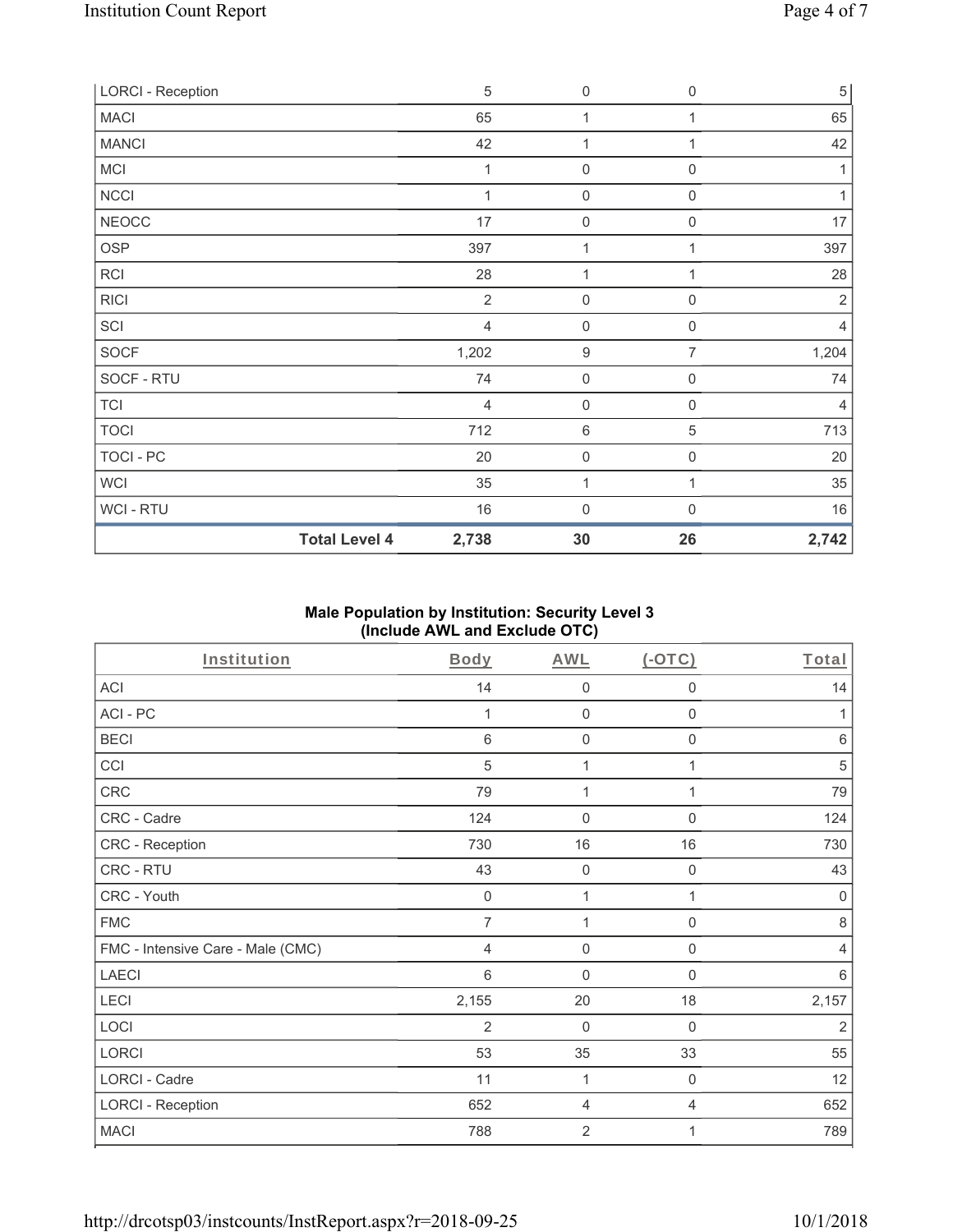| MCI          |                      | $\,6\,$        | 0                | $\mathbf 0$      | $\,6\,$        |
|--------------|----------------------|----------------|------------------|------------------|----------------|
| <b>NCCI</b>  |                      | 28             | $\mathbf 0$      | $\mathbf 0$      | 28             |
| NCI          |                      | $\,8\,$        | $\boldsymbol{0}$ | $\boldsymbol{0}$ | $\,8\,$        |
| <b>NEOCC</b> |                      | 927            | 4                | $\overline{2}$   | 929            |
| OSP          |                      | $\overline{7}$ | $\mathbf 0$      | $\mathbf 0$      | $\overline{7}$ |
| PCI          |                      | 41             | $\sqrt{2}$       | $\mathbf 0$      | 43             |
| RCI          |                      | 1,656          | 13               | 11               | 1,658          |
| <b>RICI</b>  |                      | 13             | $\mathbf 0$      | $\mathbf 0$      | 13             |
| SCI          |                      | 4              | $\boldsymbol{0}$ | $\mathbf 0$      | 4              |
| <b>SOCF</b>  |                      | $10$           | $\boldsymbol{0}$ | $\mathbf 0$      | $10$           |
| <b>TCI</b>   |                      | 876            | 9                | 8                | 877            |
| <b>TOCI</b>  |                      | 39             | 1                |                  | 39             |
| TOCI - PC    |                      | 75             | $\mathbf 0$      | $\mathbf 0$      | 75             |
| WCI          |                      | 1,280          | $16\,$           | 14               | 1,282          |
| WCI - RTU    |                      | 14             | $\mathbf 0$      | $\mathbf 0$      | 14             |
|              | <b>Total Level 3</b> | 11,817         | 146              | 127              | 11,836         |

# **Male Population by Institution: Security Level 2 (Include AWL and Exclude OTC)**

| Institution                       | <b>Body</b> | <b>AWL</b>          | (OTC)               | Total |
|-----------------------------------|-------------|---------------------|---------------------|-------|
| <b>ACI</b>                        | 724         | 8                   | $\overline{2}$      | 730   |
| ACI-PC                            | 45          | $\boldsymbol{0}$    | $\boldsymbol{0}$    | 45    |
| <b>ACI - RTU</b>                  | 84          | $\mathbf 0$         | $\mathsf{O}\xspace$ | 84    |
| <b>BECI</b>                       | 1,458       | 21                  | 14                  | 1,465 |
| CCI                               | 1,999       | 16                  | 10                  | 2,005 |
| CRC                               | 152         | $\overline{4}$      | $\overline{4}$      | 152   |
| CRC - Cadre                       | 100         | $\mathbf 0$         | $\mathsf{O}\xspace$ | 100   |
| CRC - Reception                   | 298         | 11                  | 11                  | 298   |
| CRC - Youth                       | 1           | $\mathbf 0$         | $\mathsf{O}\xspace$ | 1     |
| <b>FMC</b>                        | 19          | $\overline{2}$      | $\mathsf{O}\xspace$ | 21    |
| FMC - Intensive Care - Male (CMC) | 13          | $\boldsymbol{0}$    | 0                   | 13    |
| GCI                               | 361         | $\sqrt{3}$          | $\overline{2}$      | 362   |
| GCI - Camp                        | 1           | $\mathbf 0$         | 0                   | 1     |
| <b>GCI-RTU</b>                    | 43          | $\mathbf 0$         | 0                   | 43    |
| <b>LAECI</b>                      | 1,109       | 22                  | 18                  | 1,113 |
| LECI                              | 18          | $\mathbf 0$         | $\mathbf 0$         | 18    |
| LOCI                              | 1,169       | $\boldsymbol{9}$    | 6                   | 1,172 |
| LORCI                             | 131         | 28                  | 25                  | 134   |
| <b>LORCI - Cadre</b>              | 108         | $\mathsf{O}\xspace$ | $\mathbf 0$         | 108   |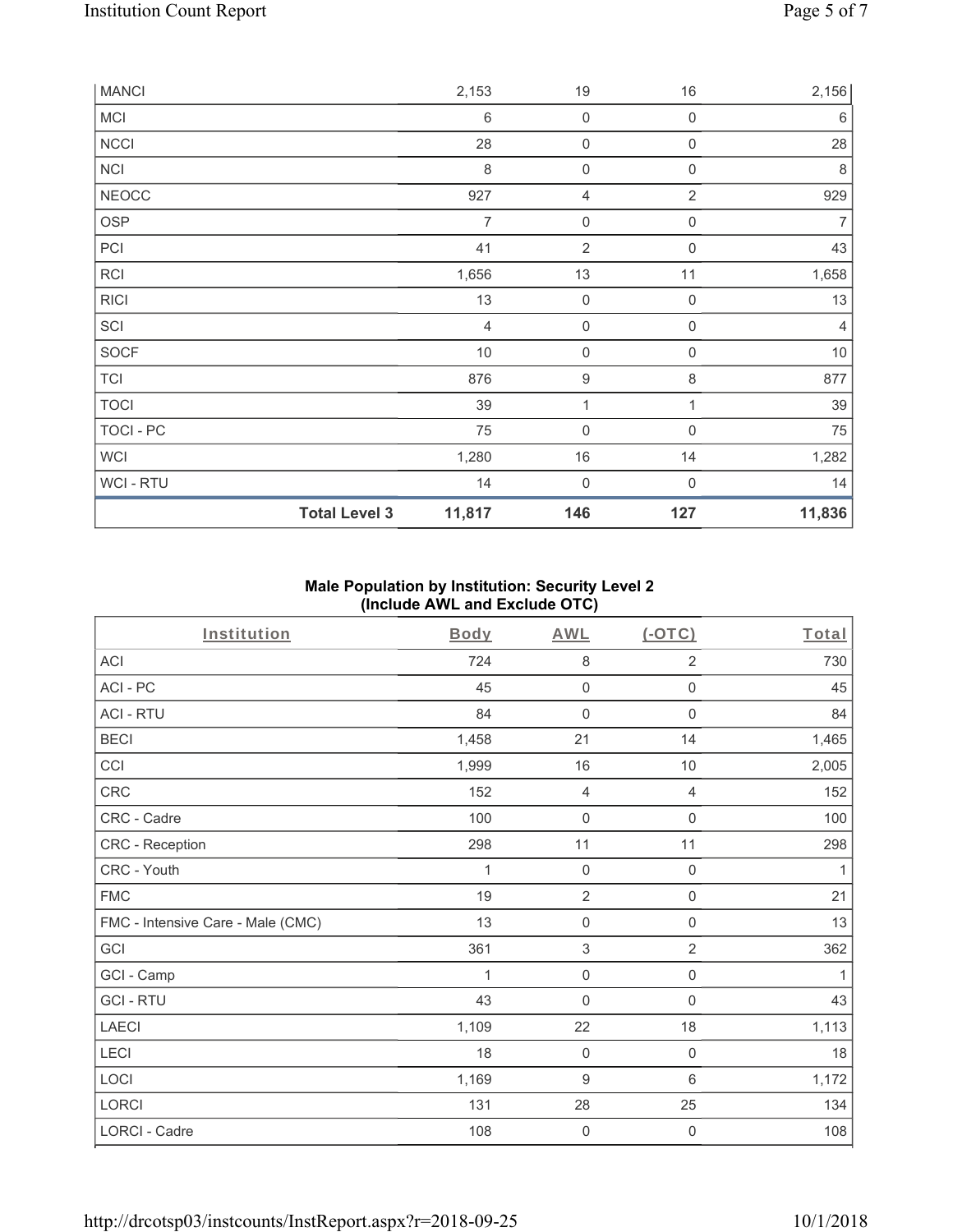| <b>LORCI - Reception</b> |                      | 192            | 4              | 3           | 193            |
|--------------------------|----------------------|----------------|----------------|-------------|----------------|
| <b>MACI</b>              |                      | 104            | 1              | 1           | 104            |
| <b>MANCI</b>             |                      | 26             | 1              | 1           | 26             |
| <b>MCI</b>               |                      | 1,601          | 13             | 10          | 1,604          |
| MCI - Camp               |                      | 1              | $\mathbf 0$    | $\mathbf 0$ | 1              |
| <b>NCCI</b>              |                      | 1,186          | 18             | 13          | 1,191          |
| <b>NCI</b>               |                      | 1,613          | 17             | 13          | 1,617          |
| PCI                      |                      | 861            | $\overline{7}$ | 6           | 862            |
| RCI                      |                      | 178            | 1              | 1           | 178            |
| <b>RICI</b>              |                      | 1,453          | 24             | 11          | 1,466          |
| SCI                      |                      | 944            | 10             | 8           | 946            |
| <b>SOCF</b>              |                      | 1              | $\mathbf 0$    | 0           | 1              |
| <b>TCI</b>               |                      | 6              | $\mathsf 0$    | 0           | $6\,$          |
| <b>WCI</b>               |                      | 22             | $\mathbf 0$    | 0           | 22             |
| WCI - RTU                |                      | $\overline{2}$ | 0              | $\Omega$    | $\overline{2}$ |
|                          | <b>Total Level 2</b> | 16,023         | 220            | 159         | 16,084         |

# **Male Population by Institution: Security Level 1 (Include AWL and Exclude OTC)**

| Institution                       | <b>Body</b>    | <b>AWL</b>          | $(-OTC)$            | Total            |
|-----------------------------------|----------------|---------------------|---------------------|------------------|
| <b>ACI</b>                        | 596            | 1                   | $\mathsf{O}\xspace$ | 597              |
| ACI-PC                            | 5              | $\mathbf 0$         | $\mathsf{O}\xspace$ | 5                |
| <b>ACI - RTU</b>                  | 31             | 0                   | $\mathbf 0$         | 31               |
| <b>BECI</b>                       | 727            | 13                  | $\sqrt{5}$          | 735              |
| <b>BECI - Camp</b>                | 473            | $\mathbf 0$         | $\mathsf{O}\xspace$ | 473              |
| CCI                               | 554            | $\overline{2}$      | 1                   | 555              |
| CRC                               | 113            | $\overline{7}$      | $\overline{7}$      | 113              |
| CRC - Cadre                       | 1              | $\mathsf{O}\xspace$ | $\mathbf 0$         | 1                |
| CRC - Reception                   | 101            | 5                   | $\overline{4}$      | 102              |
| <b>FMC</b>                        | 455            | $\overline{2}$      | $\mathbf{1}$        | 456              |
| FMC - Intensive Care - Male (CMC) | 29             | $\mathbf 0$         | $\mathsf{O}\xspace$ | 29               |
| GCI                               | 498            | 16                  | 7                   | 507              |
| GCI - Camp                        | 589            | $\mathbf 0$         | $\mathbf 0$         | 589              |
| <b>GCI-RTU</b>                    | 12             | $\mathbf 0$         | $\mathbf 0$         | 12               |
| LAECI                             | 646            | $\overline{7}$      | $\overline{5}$      | 648              |
| LECI                              | 2              | 3                   | 1                   | $\overline{4}$   |
| LECI - Camp                       | 168            | $\mathbf 0$         | $\mathbf 0$         | 168              |
| LOCI                              | 1,098          | 5                   | 3                   | 1,100            |
| LORCI                             | 66             | 22                  | 21                  | 67               |
| <b>LORCI - Cadre</b>              | $\overline{7}$ | $\mathbf 0$         | $\mathbf 0$         | $\boldsymbol{7}$ |